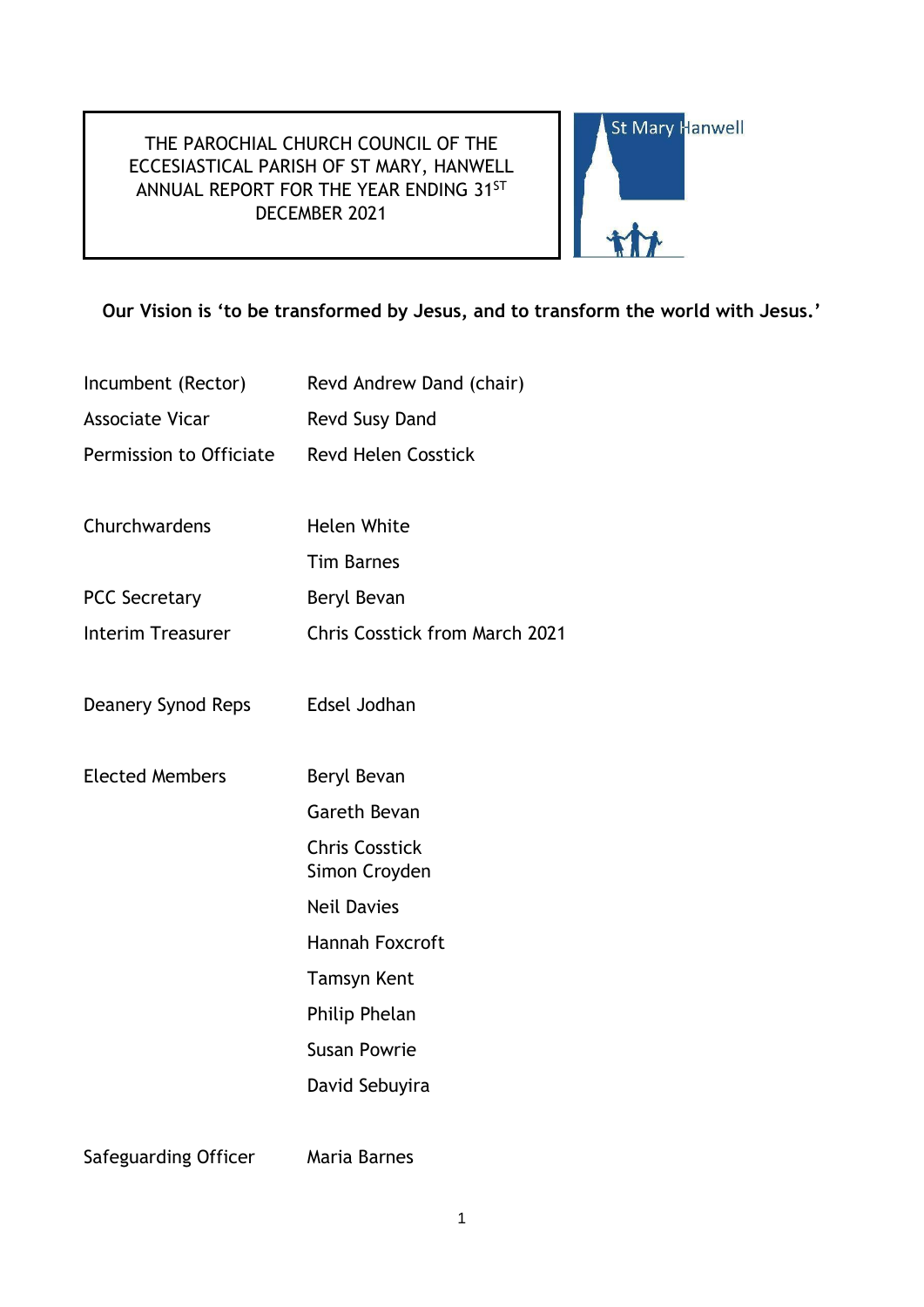# **Structure, governance and management.**

The method of appointment of PCC members is set out in the Church Representation Rules. All Church attendees are encouraged to register on the Electoral Roll and stand for election to the PCC.

# **Objectives and Activities**

The PCC has the responsibility of co-operating with the Rector in promoting the whole mission of the Church within the ecclesiastical parish: pastoral, evangelistic, social and ecumenical.

It also has maintenance and safeguarding responsibilities for the Church Hall on Greenford Avenue, which is primarily let to community users, but also used for church activities and events, including the Ealing Churches Winter Night Shelter, our weekly play group Noah's Ark, and Make Lunch.

# **General Statistics**

### Church membership

As at 31st December 2021 there were 137 People on the Church Electoral Roll. Of these 66% were resident in the parish. Of the total Electoral Roll, 59% were female and 41% were male.

### **Occasional Offices**

During 2021 there were 11 baptisms and 1 marriage in church, and the clergy conducted the funerals of 8 parishioners.

### **PCC & Key personnel**

The Annual Parochial Church Meeting (at which 4 new PCC members were elected), and the Annual Meeting of Parishioners (at which two churchwardens were elected) were held on Sunday 23rd May 2021 in accordance with the Church Representation Rules and The Churchwardens Measure. The full PCC met 6 times during the year with an average attendance level of 88% In addition, we held a PCC vision evening in October.

In June Revd Susy Dand completed her Curacy and was then licensed to St Mary's as Associate Vicar by Bishop Pete from July 1st 2021.

Our Hall Administrator Lucy Rocques left in June as her family relocated outside of London. Susan Powrie joined us in July on a temporary contract till the end of 2021. Sophie Dand has continued in her role as Administrator.

Tim Barnes and Helen White continued in their roles as churchwardens and were joined by Gareth Bevan as a deputy churchwarden in May 2021. At the PCC's invitation Chris Cosstick took up the role of Interim treasurer.

### **Review of the year**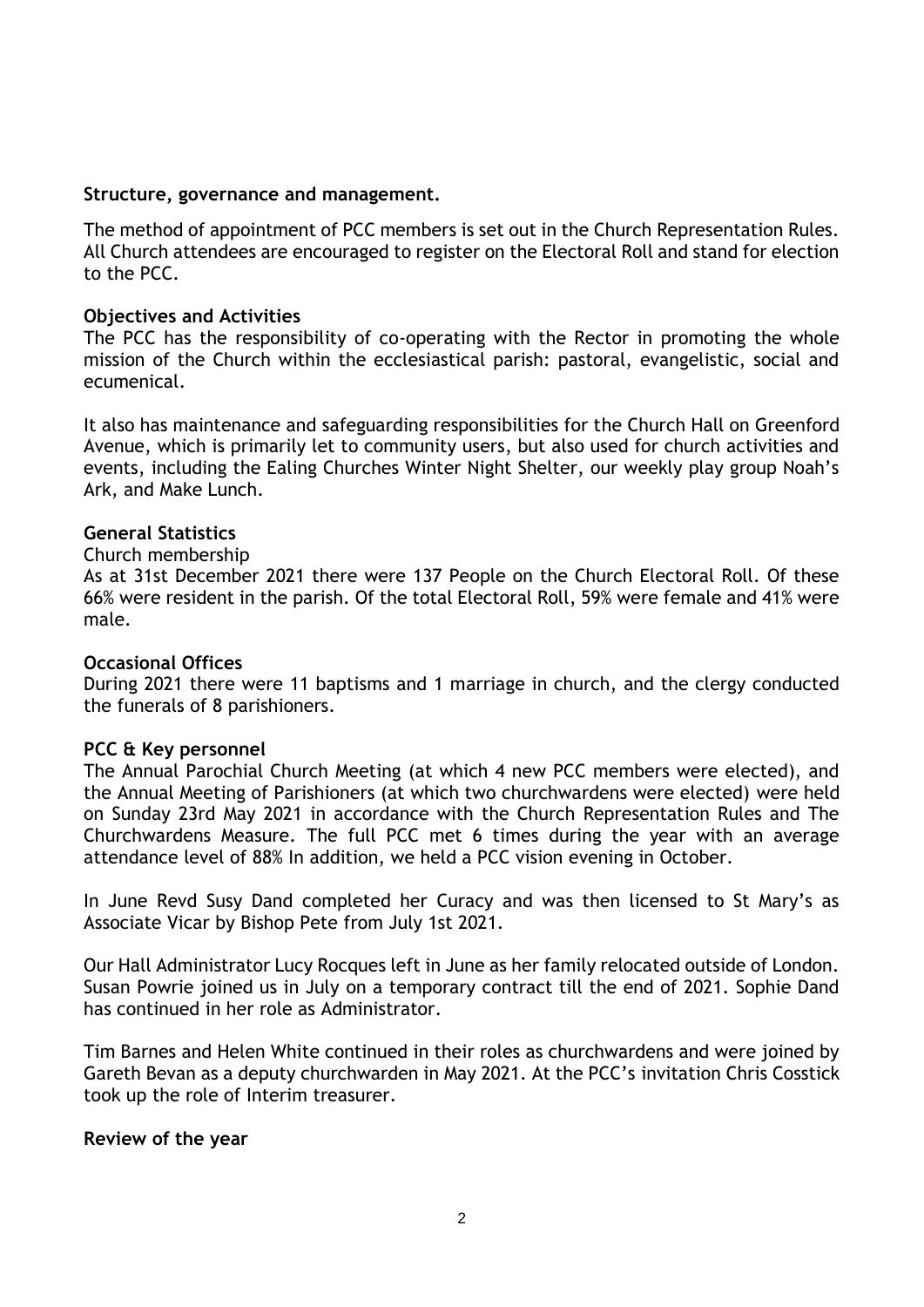2021 was once again dominated by the Global Covid 19 pandemic. We have put much of our learning from 2020 into action this year as we have seen no less than 3 significant waves of Covid infections caused by new variants of the disease (Alpha, Delta and Omicron). A model for understanding crisis has helped us work through 2021 and provides a structure to what follows as we have journeyed through the three stages of Response, Recovery, and Rebuilding.

# **Response – January to March**

Amidst rising infection levels, hospitalisations and deaths our PCC took the decision to **suspend all public worship** in January 2021 at the request of our local health authorities. Our Sunday and Wednesday worship 'on site' restarted on Easter Sunday (4th April).

During this season we continued with our **Online @9 service via facebook** live, providing a weekly place for us to gather for worship and community. Alongside this our **Junior Church team** continued to offer **Junior Church Online** via Zoom.

Hall users had to stop their groups, and our **church hall** became a **Covid 19 vaccination centre in mid-January**. Led by Remedy Pharmacy, we provided the space and many of our church family volunteered at the centre. This continued until the beginning of September.

It was a season where we began to see, and to acknowledge publicly, the toll that the previous year had taken upon us, and the trauma we had experienced. During **Lent** we ran small groups via Zoom to study the **Prayer Course part 2: Unanswered Prayer** which around 30 people took part in, including a **new daytime homegroup** which has continued to meet throughout the rest of the year.

We continued to build on using online resources with a set of **daily video reflections during Holy Week** which we well received and engaged with.

During this season a number of our leadership team began an online version of the **GROW course** run by the diocese of London (delayed from late 2020). This has provided us with vital insight and tools to reflect on what has taken place this year, but also to hear what God is saying to us, and by the Autumn begin to action some of what we have learned.

# **Recovery - April to August/mid-September**

Our 10:30am service restarted on Easter (Sunday 4<sup>th</sup> April) and has run uninterrupted since. During this season numbers 'on site' were relatively low as people began their own journeys back towards more normality. This service has continued to try and reflect our both/and approach to older and newer styles of worship, and within the ever changing Covid restrictions we have had music from our **band and choir** alternately (all in varying sized groups as per guidance throughout the year)

We spent time through Sunday teaching, provided resources for personal reflection, and offered small group sessions helping people to process our experience of the previous 15/16 months.

We took time to **reflect as a Leadership team, PCC and Church family** on what God had been doing and saying to us during the pandemic and how we might move forwards, what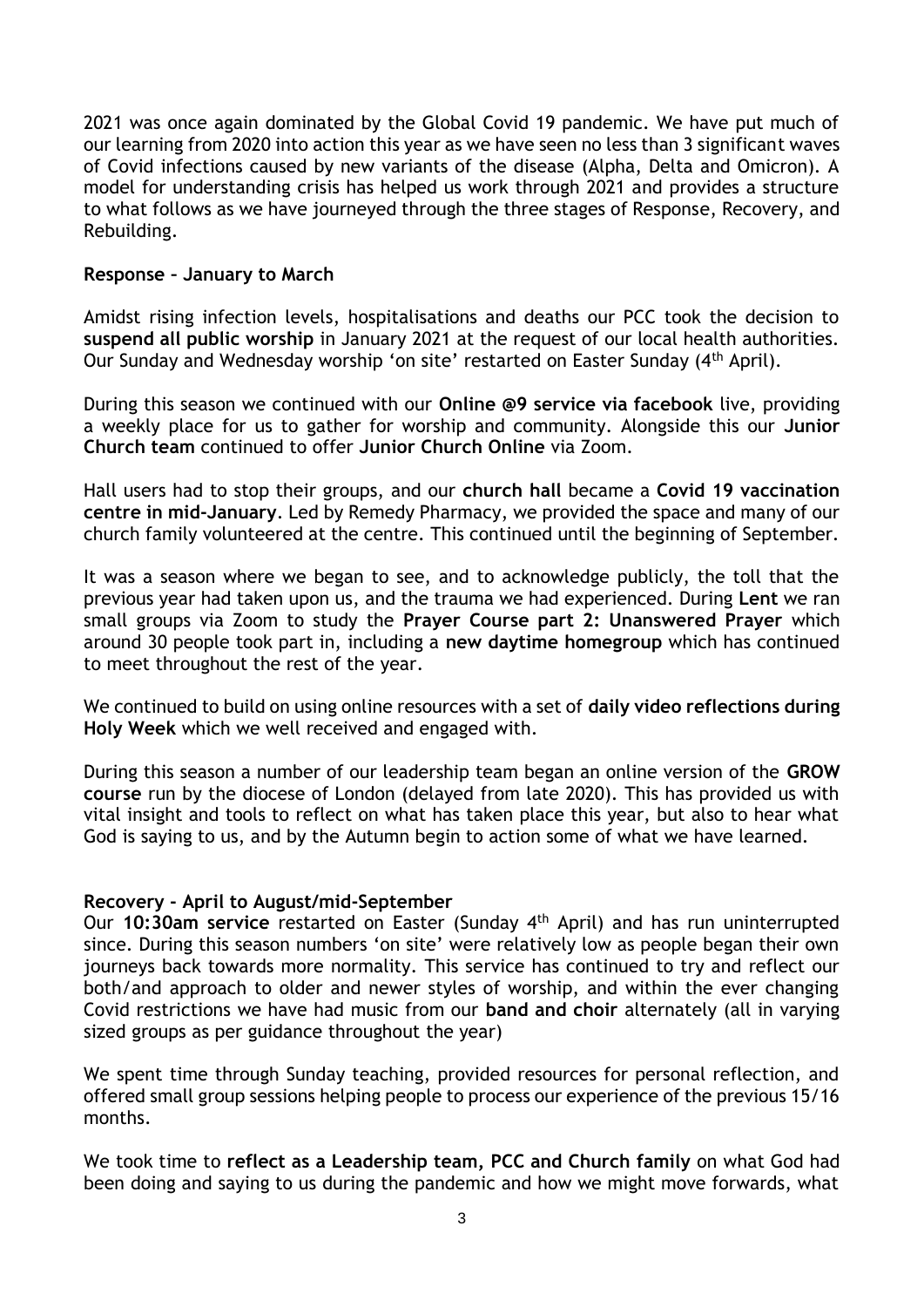changes to embrace, what we long to see return. We launched a **congregation survey**  which 67 people took part in and ran 3 additional evenings in smaller groups with the PCC.

Through this term we acknowledged the **growing role of technology in church life** and looked at how this might develop as the year progressed and particularly sought guidance from God on how our Sundays might look in the **emerging hybrid landscape**. Crucially our reflections led us to feel **called to a season of 'faithfulness'** with our worship offer on Sunday's. As many churches prepared to scale back or drop online service, we felt called to keep our mix of 'online' and 'onsite' and that the coming season would prepare us for longer term plans.

# **Recover and beginning Rebuilding – September to December**

While Covid was still to play a disruptive role, the Autumn into early winter provided a **season of relative stability** compared to the previous 18 months where many aspects of church life were able to restart or grow again.

We saw a gradual return of more people to services 'onsite' at 10:30am, and the balance between attendance Online and Onsite changed accordingly. By the end of the year there was a clear pattern of **both/and** for Sundays with a number of people choosing one option or the other, and an increasingly large number of people taking a 'mix and match' approach to where they choose to worship by attending both services across a typical month.

We have seen people who joined St Mary's via Online services come to services onsite and continue to see Online as a place of outreach, functioning as 'a sofa behind the back pew' from which new people worship with us.

We enjoyed a **church BBQ** together in early October to celebrate being able to do so safely and welcomed back vital aspects of ministry such as **Noah's Ark** at the hall on Mondays, **Family Services**, and the full return of **Junior Church** alongside our 10:30am service. **Baptisms** became a monthly occurrence as we worked our way through a long list of families who had patiently waited, and bookings quickly stretched well into 2022.

As part of being faithful this season we were able to continue the work begun in late 2019 on vision and growth. In October an additional **'Vision Night'** was held for the PCC and we formally adopted our vision statement **'to be transformed by Jesus, and to transform the world with Jesus.'** This will help shape our ministry over the coming years and we will spend 2022 sharing this vision with our church family as we look at moving vision into action.

We ran an online course **Parentalk: The Primary Years**, from Care for the Family, which was attended by 6 families on Zoom. This had the aim of supporting parents and creating a space for many of the newer people at St Mary's to get to know one another.

**Remembrance Sunday** took place in a new way this year as an outdoor service by the Scout Memorial in Churchfields, which allowed people to participate in greater numbers in a Covid safe way.

**St Mary's Players** were able to return to the stage 'in person' at the church hall, and **Dick Whittington** was well received and enjoyed by cast and audiences alike.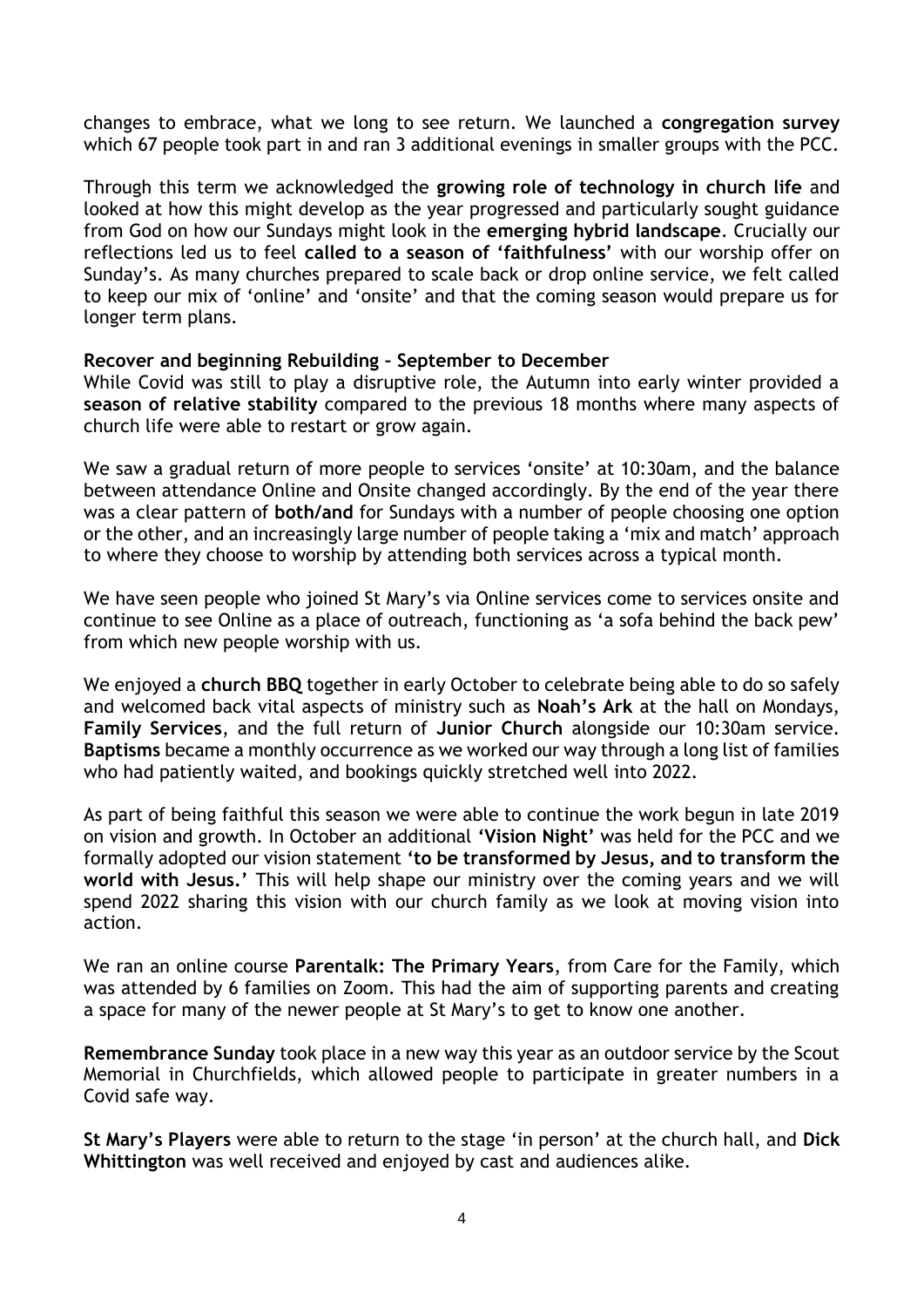Just as we were beginning to see the light at the end of the Covid tunnel a new more transmissible variant (Omicron) emerged and wrought havoc upon our **Christmas** plans as many were ill and/or isolating. Our **Carol Service** was cancelled due to cases within the choir but has been rescheduled for Candlemas. Similarly, our **Christingles** planned for the Church Hall carpark had to be cancelled due to illness of key people.

However, as we look back at this season of more stability, we see an emerging pattern of **growth**. Autumn 2021 saw us connect regularly with more adults each Sunday/week than we did in 2019 (Sundays **2019 - 89**, **2021-103**; Weekly (inc. Wednesdays) **2019 – 104**, **2021 – 115**.

The autumn term has given us the clearest indication yet of what the **'new normal'** may look like in terms of a hybrid approach to church services/ministries, (services offered both online and onsite) and insight into the ways in which people may choose to engage with church in 2022 and beyond.

# **Safeguarding**

Our Safeguarding Co-ordinator Maria Barnes, on behalf of the PCC states that it has, to the best of its knowledge, taken all reasonable steps to comply with the duty under section 5 of the Safeguarding and Clergy Discipline Measure 2016.

There were 3 DBS checks carried out in 2021. There will be 2 DBS checks/renewals to be carried out in 2022

We have had 0 incidents to report to the Diocese Safeguarding Team in 2021

### **Conclusion**

2021 has had many challenges as we continued to live through the Covid 19 pandemic but has also offered us many opportunities. We have been able to prayerfully reflect on its impact both positive and negative upon us and seen the beginnings of where God is leading us next.

It is hard to know what pandemic curve balls may yet come our way in 2022. I hope we have the opportunity to move from a 'reactive' phase of church life towards a season of being able to make more 'proactive' choices in following where God is calling, so that we can see our vision 'to be transformed by Jesus, and to transform the world with Jesus', move from vision to action.

**Rev Andrew Dand Incumbent and Chair 17th March 2022**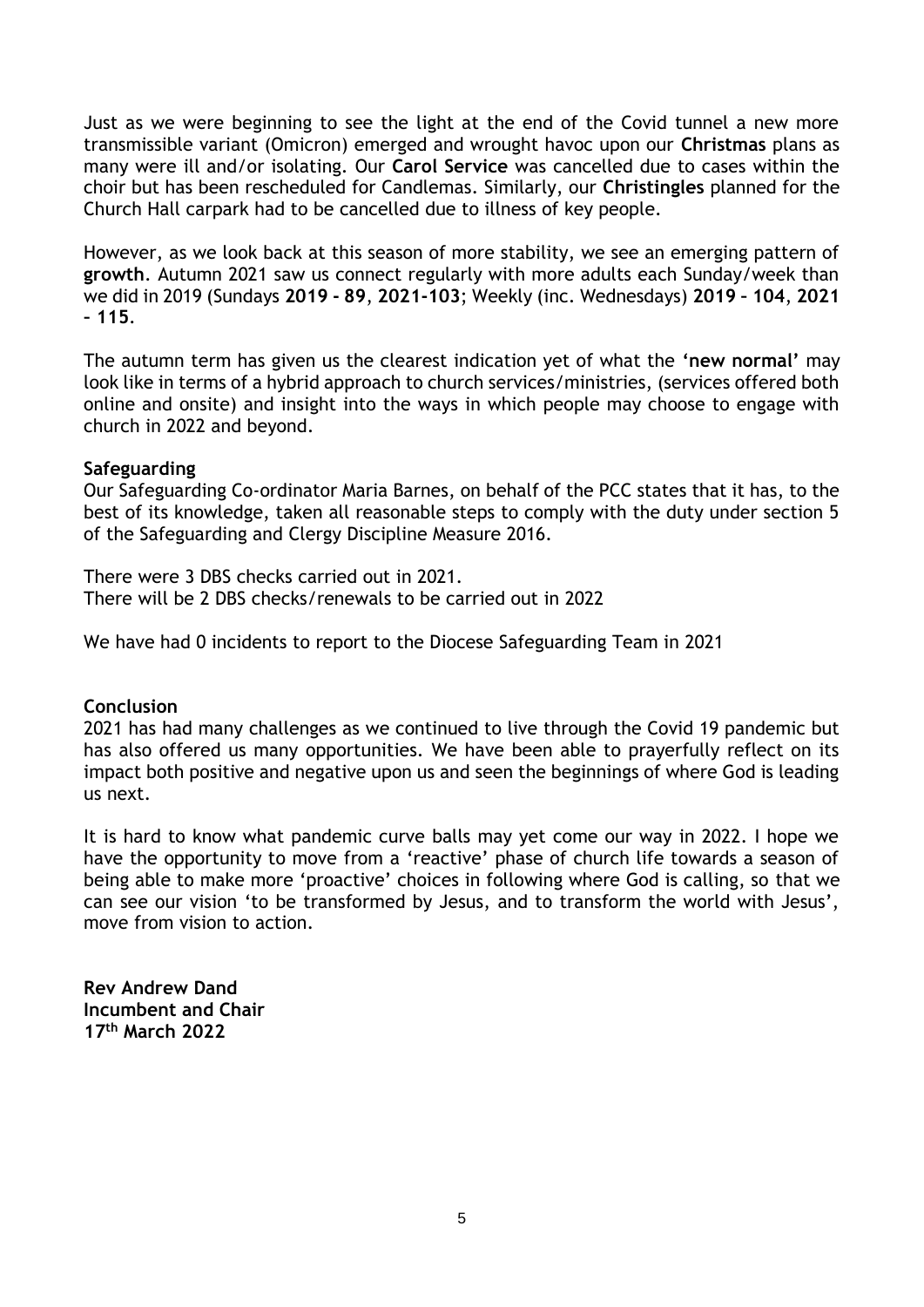# **Financial review for the year ended 31st December 2021**

# **Overall income: £154,253**

Income was £7,483 higher than the previous year; hall income was boosted by the use of the Church Hall as a vaccination centre.

A huge thanks to all who support the church through their giving via the planned giving scheme and our various online giving platforms.

# **Overall expenditure: £140,470**

Expenditure was £17,874 lower than the previous year; the annual Common Fund payment to the Diocese was reduced from £85,000 to £60,000 by concession, although towards the end of the year it was possible to pay an additional £6,000 top up.

The Common Fund contribution for 2022 is agreed at £66,000 but it is anticipated this relief will not be extended so the budget for 2023 will need to reflect a return to previous levels.

# **Fabric Fund -balance carried forward £24,867**

The annual grant from the William Hobbayne charity of £7,500 was received and £12,420 was spent on stonework work repairs to the church. It is anticipated a similar sum will be spent during 2022 on stage two of the repairs.

# **Reserve Fund-balance carried forward £27,000**

Due to better than anticipated income, it was possible to top up the reserve fund to £27,000 from the previously depleted level of £15,000.

### **General Fund-church activities excluding the hall-deficit £17,191**

This was covered by a transfer from the Hall fund. Hall fund-balance carried forward £14,674

The balance carried forward was after covering the General Fund deficit of £17,191 and topping up the reserve fund by £12,000.

### **Legacies**

Two legacies were received during the year totalling £2,500 of which £500 was applied to the Recovery Fund and the balance of £2,000 carried forward.

**Chris Cosstick Treasurer**